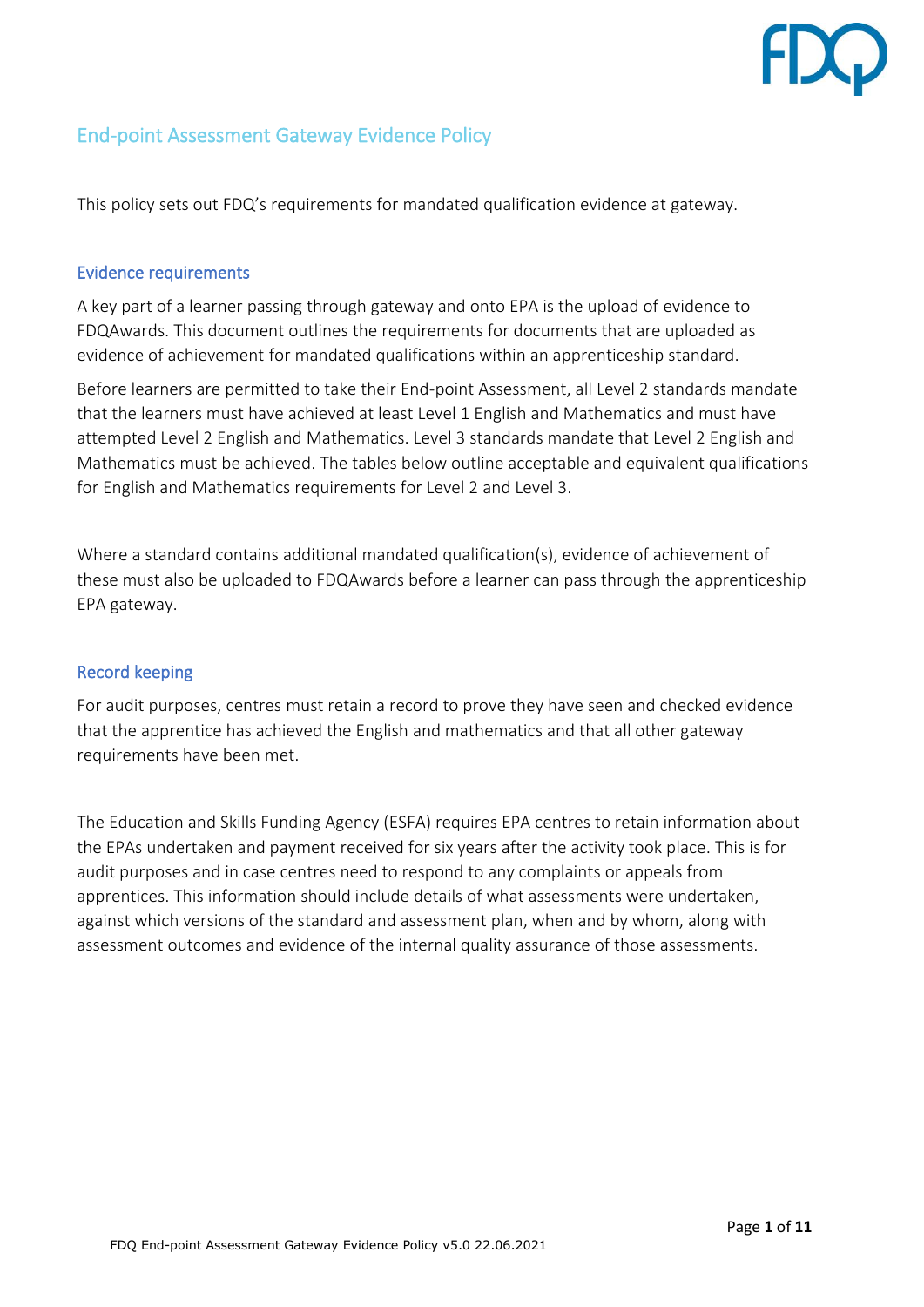

# Acceptable current and prior equivalent qualifications for English and Mathematics minimum requirements in level 2 apprenticeship standards

| <b>Qualifications</b>                | English*****                                        | <b>Mathematics</b>                                                                             | Minimum acceptable<br>grade       |
|--------------------------------------|-----------------------------------------------------|------------------------------------------------------------------------------------------------|-----------------------------------|
| GCSE*                                | Any GCSE with English<br>in the title               | Any GCSE with<br>Mathematics in the title                                                      | E or $2**$                        |
| <b>International GCSE</b>            | Any International GCSE<br>with English in the title | Any International GCSE<br>with Mathematics in the<br>title                                     | E or 2                            |
| <b>Functional Skills level</b><br>1  | English                                             | Mathematics                                                                                    | Pass                              |
| Key Skills level 1                   | Communication<br>(Literacy)                         | Application of Number<br>(Numeracy)                                                            | Pass                              |
| A Level                              | Any A Level with English<br>in the title            | Any A Level with<br>Mathematics in the title                                                   | E or Ordinary Grade<br>(pre 1986) |
| AS Level                             | Any AS Level with<br>English in the title           | Any AS Level with<br>Mathematics in the title                                                  | E                                 |
| Core Mathematics<br>level 3***       |                                                     | <b>Mathematical Studies</b>                                                                    | E                                 |
|                                      |                                                     | Using and Applying<br>Mathematics                                                              |                                   |
|                                      |                                                     | Quantitative Problem<br>Solving                                                                |                                   |
|                                      |                                                     | Quantitative Reasoning                                                                         |                                   |
|                                      |                                                     | Mathematics in Context                                                                         |                                   |
|                                      |                                                     | Mathematics for Work and<br>Life                                                               |                                   |
| Free-Standing<br>Mathematics level 2 |                                                     | Level 2 Free-Standing<br>Mathematics Qualification<br>- Foundations of Advanced<br>Mathematics | E                                 |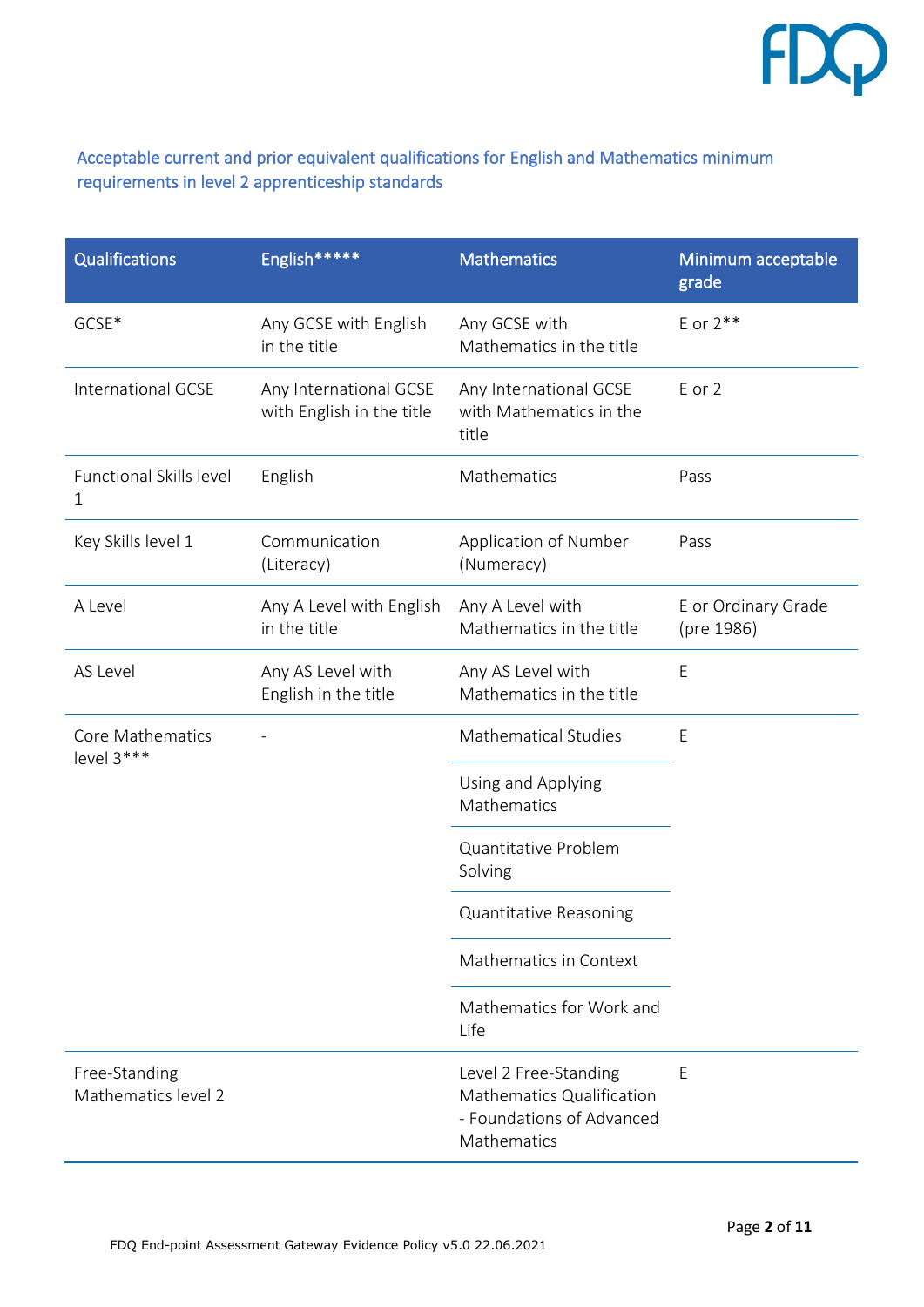

| Pre U Certificate                                          | Literature in English                                                              | Mathematics                                                                                               | P <sub>3</sub>                     |
|------------------------------------------------------------|------------------------------------------------------------------------------------|-----------------------------------------------------------------------------------------------------------|------------------------------------|
|                                                            |                                                                                    | <b>Further Mathematics</b>                                                                                |                                    |
| O Level                                                    | English language                                                                   | Mathematics                                                                                               | E (pre 1975 evidence<br>of a Pass) |
|                                                            | English literature                                                                 |                                                                                                           |                                    |
| <b>CSE</b>                                                 | English                                                                            | Mathematics                                                                                               | $2$ and $3$                        |
| <b>British Sign</b><br>Language****                        | British Sign Language                                                              |                                                                                                           | Pass                               |
| (Regulated<br>Qualifications<br>Framework level 1)         |                                                                                    |                                                                                                           |                                    |
| (Scottish Credit &<br>Qualifications<br>Framework level 4) |                                                                                    |                                                                                                           |                                    |
| <b>Essential Skills Wales</b><br>level 1                   | Essential<br>Communication Skills or<br>Essential Skills Wales in<br>Communication | <b>Essential Application of</b><br>Number Skills or<br>Essential Skills Wales in<br>Application of Number | Pass                               |
| <b>Essential Skills</b><br>(Northern Ireland)<br>level 1   | Certificate in Essential<br><b>Skills Communication</b>                            | Certificate in Essential<br>Skills Application of<br>Number                                               | Pass                               |
| Scottish Advanced<br>Higher                                | English                                                                            | Mathematics                                                                                               | $\mathsf C$                        |
| (SCQF level 7)                                             |                                                                                    |                                                                                                           |                                    |
| Scottish Higher                                            | English                                                                            | Mathematics                                                                                               | $\mathsf{C}$                       |
| (SCQF level 6)                                             |                                                                                    |                                                                                                           |                                    |
| Scottish National 4                                        | English                                                                            | Mathematics                                                                                               | Pass                               |
| (SCQF level 4)                                             |                                                                                    | Life skills Mathematics                                                                                   |                                    |
|                                                            |                                                                                    | Applications of<br>Mathematics                                                                            |                                    |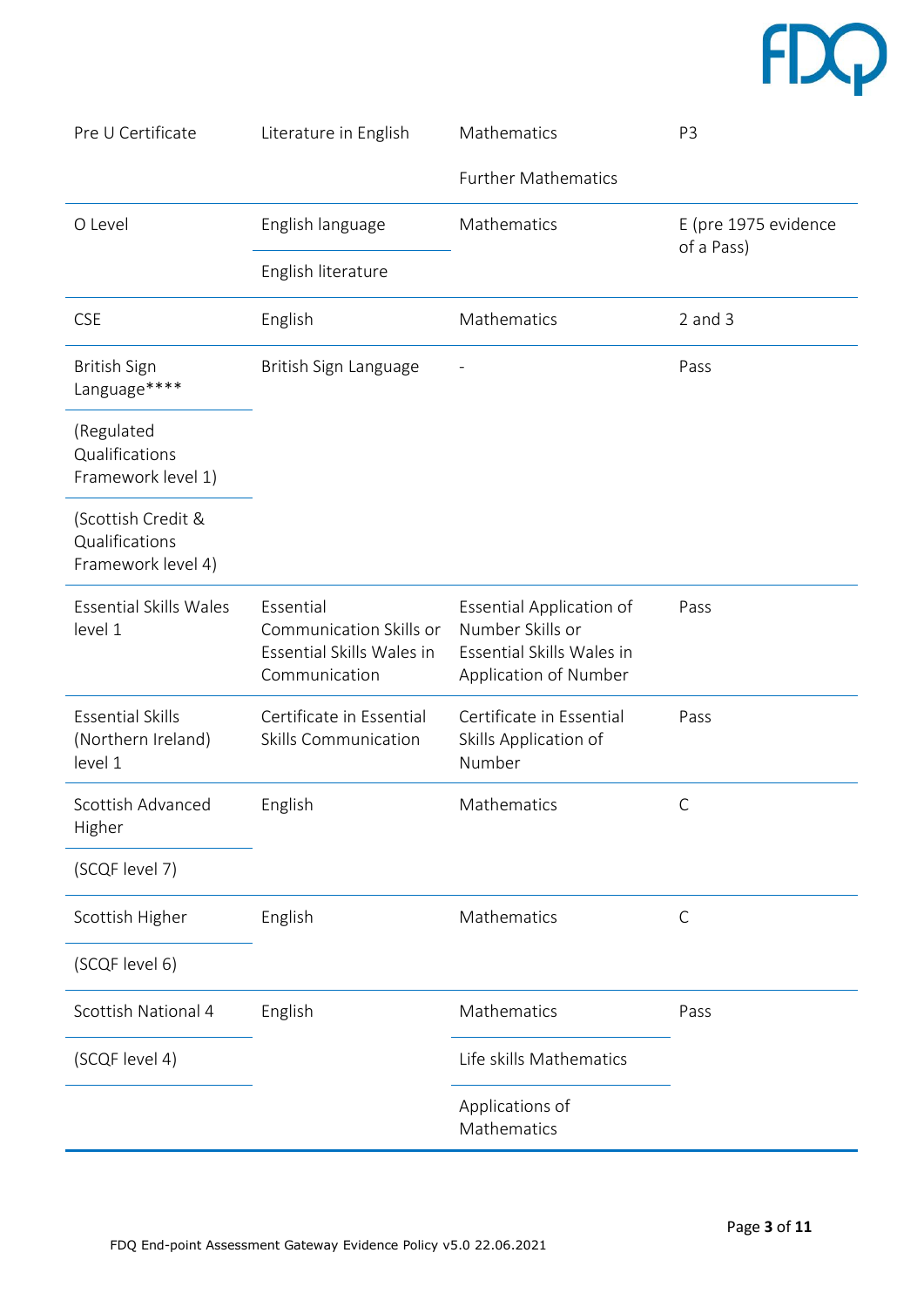# $fDQ$

| Scottish Intermediate<br>1                                          | English                                       | Mathematics                                   | $\mathsf C$    |
|---------------------------------------------------------------------|-----------------------------------------------|-----------------------------------------------|----------------|
| (SCQF level 4)                                                      |                                               |                                               |                |
| Scottish Standard<br>Grade General                                  | English                                       | Mathematics                                   | 3              |
| (SCQF level 4)                                                      |                                               |                                               |                |
| Scottish National<br>Certificate Unit                               | Communication 4                               |                                               | Pass           |
| SCQF level 6)                                                       |                                               |                                               |                |
| Scottish Core Skill Unit Communication                              |                                               | Numeracy                                      | Pass           |
| (SCQF level 4)                                                      |                                               |                                               |                |
| Scottish Workplace<br>Core Skill Unit                               | Communication                                 | Numeracy                                      | Pass           |
| (SCQF level 4)                                                      |                                               |                                               |                |
| Scottish National Unit                                              | Literacy                                      | Numeracy                                      | Pass           |
| (SCQF level 4)                                                      |                                               |                                               |                |
| Scottish Ordinary<br>Grade                                          | English                                       | Mathematics                                   | $\mathsf C$    |
| (SCQF level 5)                                                      |                                               |                                               |                |
| <b>IBO Middle Years</b><br>Programme level<br>1/level 2 Certificate | Language and<br>Literature                    | Mathematics                                   | $\overline{2}$ |
|                                                                     |                                               | Mathematics - Extended                        |                |
| International<br>Baccalaureate<br>Diploma                           | Standard or Higher level<br>qualification in: | Standard or Higher level<br>qualification in: | Grade 3        |
|                                                                     | English A: Literature                         | <b>Mathematical Studies</b>                   |                |
|                                                                     | English A: Language and<br>Literature         | Mathematics                                   |                |
|                                                                     | Or English Literature<br>and Performance      | <b>Further Mathematics</b>                    |                |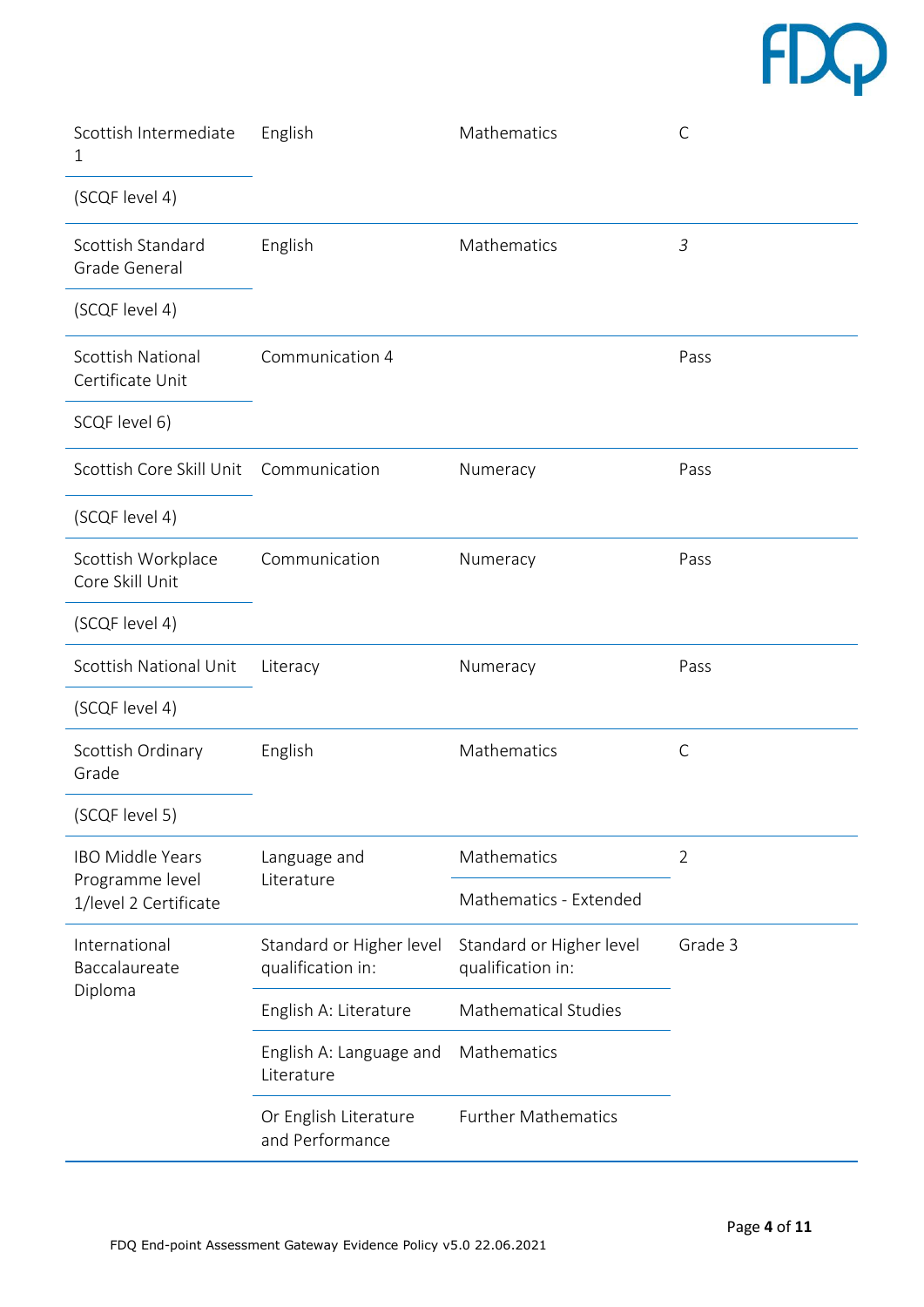- \* Regulated by Ofqual, CCEA and Qualifications Wales
- \*\* From 2017; where 9 to 1 grading scale is used
- \*\*\* Where included in Performance Tables
- \*\*\*\* Where British Sign Language is primary language

\*\*\*\*\* All English qualifications should refer only to those qualifications where English is the primary language, unless explicitly stated.

> Above table and information taken from ESFA document: *Acceptable current and prior equivalent qualifications for English and Mathematics minimum requirements in apprenticeships standards and frameworks at level 2 and above*

# English and Mathematics qualifications at higher levels

English and Mathematics qualifications at a higher level (e.g. level four and above) will be acceptable. For Scotland this would be an English or Mathematics qualification at SCQF level 7 and above (e.g. Advanced Higher)

### For overseas qualifications

Overseas qualifications will be acceptable where there is clear evidence, from NARIC (via a certificate/statement of comparability) that the qualification is an equivalent level to the minimum requirements for English and Mathematics and there is additional comparison information that confirm the qualification is an equivalent of GCSE English and/or Mathematics (A\* to C).

[Further information can be found on the NARIC website.](https://www.naric.org.uk/naric/)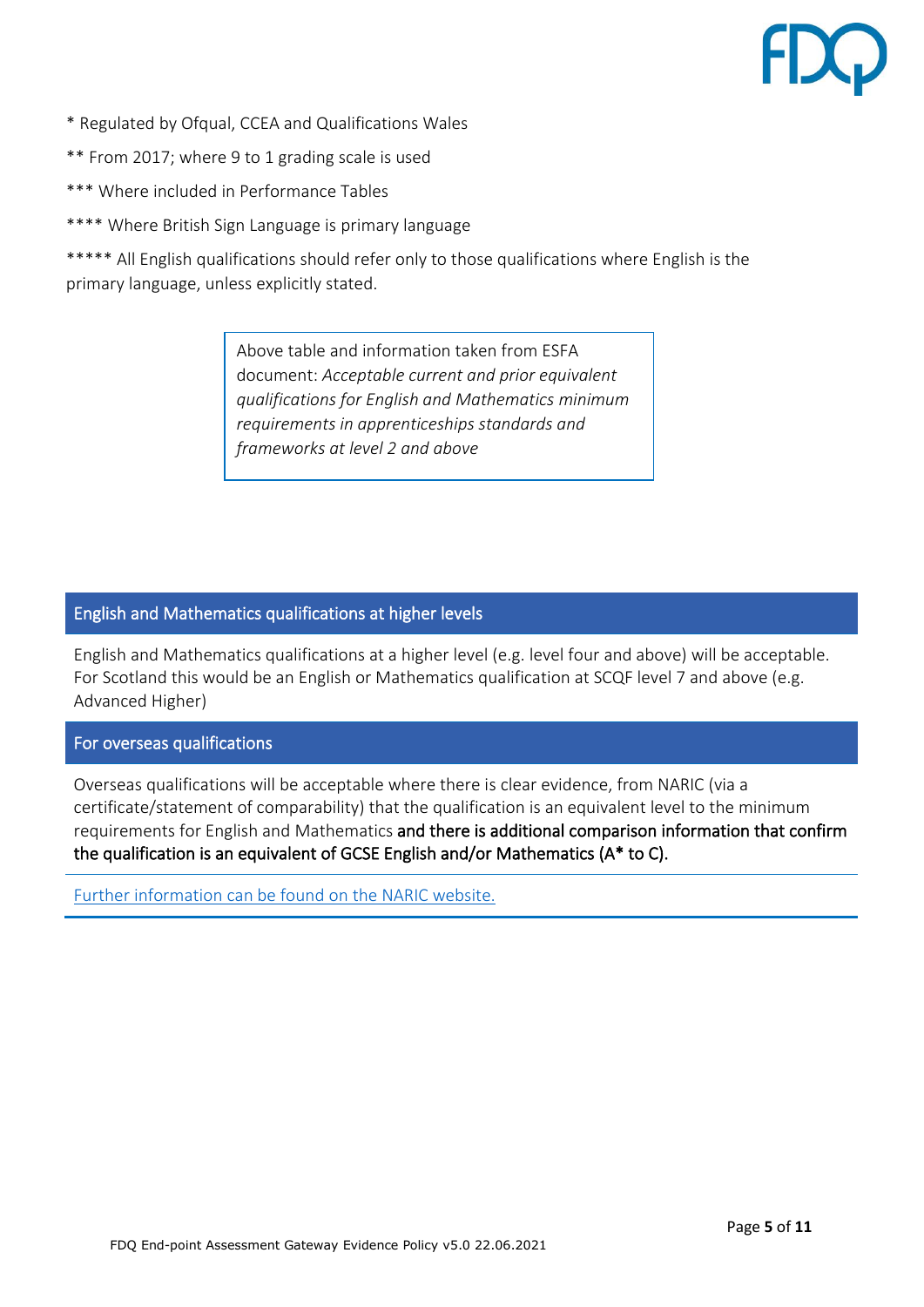

# Acceptable current and prior equivalent qualifications for English and Mathematics minimum requirements in level 3 apprenticeship standards

| <b>Qualifications</b>               | English*****                                        | <b>Mathematics</b>                                      | Minimum acceptable<br>grade       |
|-------------------------------------|-----------------------------------------------------|---------------------------------------------------------|-----------------------------------|
| GCSE*                               | Any GCSE with English in<br>the title               | Any GCSE with Mathematics<br>in the title               | $C$ or $4**$                      |
| International GCSE                  | Any International GCSE<br>with English in the title | Any International GCSE with<br>Mathematics in the title | C or 4                            |
| <b>Functional Skills</b><br>level 2 | English                                             | Mathematics                                             | Pass                              |
| Key Skills level 2                  | Communication<br>(Literacy)                         | Application of Number<br>(Numeracy)                     | Pass                              |
| A Level                             | Any A Level with English<br>in the title            | Any A Level with<br>Mathematics in the title            | E or Ordinary Grade<br>(pre 1986) |
| AS Level                            | Any AS Level with English<br>in the title           | Any AS Level with<br>Mathematics in the title           | E                                 |
| Core Mathematics<br>level 3***      |                                                     | <b>Mathematical Studies</b>                             | E                                 |
|                                     |                                                     | Using and Applying<br>Mathematics                       |                                   |
|                                     |                                                     | Quantitative Problem<br>Solving                         |                                   |
|                                     |                                                     | Quantitative Reasoning                                  |                                   |
|                                     |                                                     | Mathematics in Context                                  |                                   |
|                                     |                                                     | Mathematics in Work and<br>Life                         |                                   |
| Pre U Certificate                   | Literature in English                               | Mathematics                                             | P <sub>3</sub>                    |
|                                     |                                                     | Further mathematics                                     |                                   |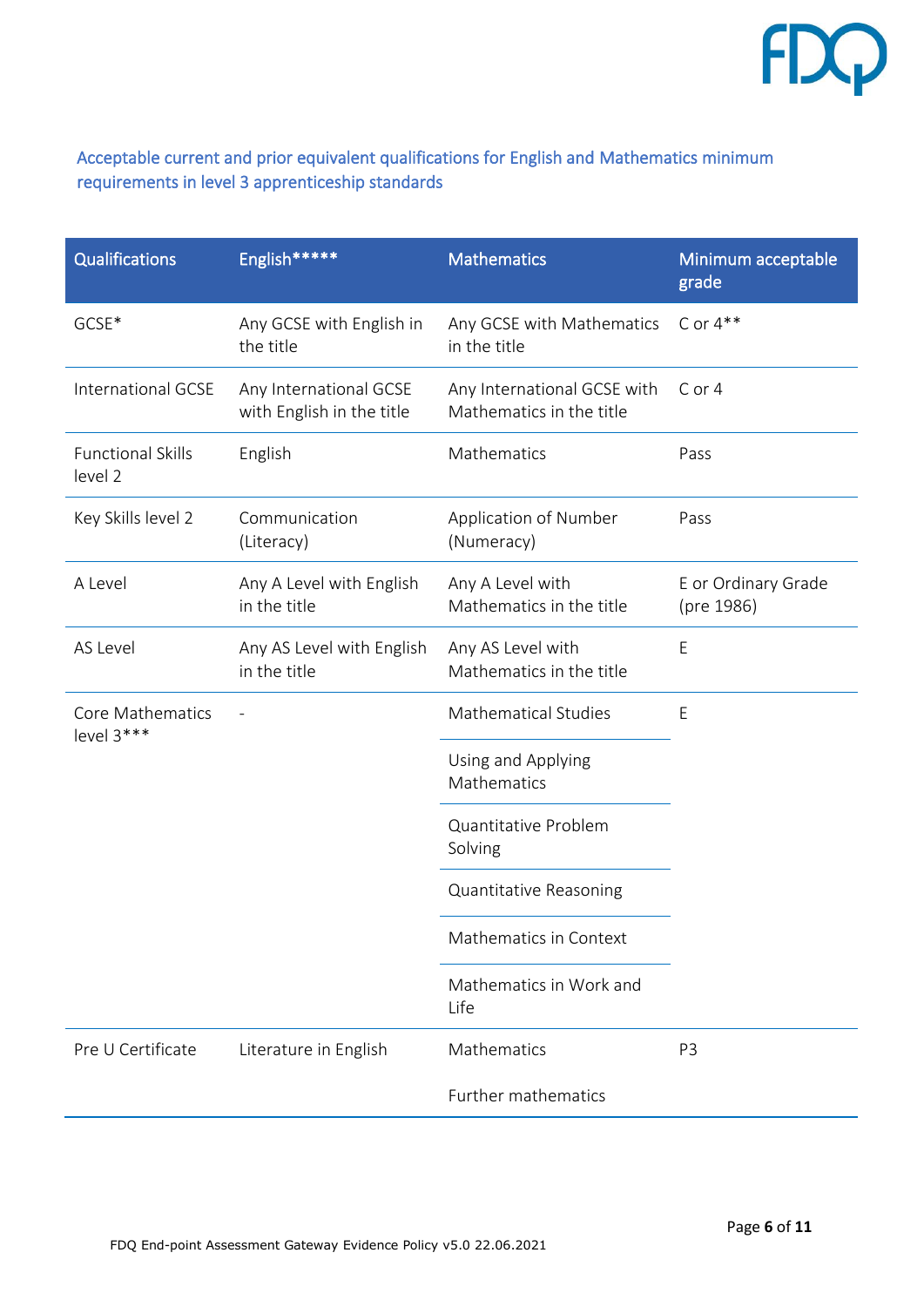# $fDQ$

| Free-Standing<br>Mathematics level<br>$\overline{2}$       |                                                                                           | Level 2 Free-Standing<br>Mathematics Qualification -<br>Foundations of Advanced<br>Mathematics            | C                                  |
|------------------------------------------------------------|-------------------------------------------------------------------------------------------|-----------------------------------------------------------------------------------------------------------|------------------------------------|
| O Level                                                    | English language                                                                          | Mathematics                                                                                               | C (pre 1975 evidence<br>of a Pass) |
|                                                            | English literature                                                                        |                                                                                                           |                                    |
| <b>CSE</b>                                                 | English                                                                                   | Mathematics                                                                                               | $\mathbf{1}$                       |
| <b>British Sign</b><br>Language****                        | British Sign Language                                                                     |                                                                                                           | Pass                               |
| (Regulated<br>Qualifications<br>Framework level 2)         |                                                                                           |                                                                                                           |                                    |
| (Scottish Credit &<br>Qualifications<br>Framework level 5) |                                                                                           |                                                                                                           |                                    |
| <b>Essential Skills</b><br>Wales level 2                   | <b>Essential Communication</b><br>Skills or<br>Essential Skills Wales in<br>Communication | <b>Essential Application of</b><br>Number Skills or<br>Essential Skills Wales in<br>Application of Number | Pass                               |
| <b>Essential Skills</b><br>(Northern Ireland)<br>level 2   | Certificate in Essential<br><b>Skills Communication</b>                                   | Certificate in Essential Skills<br>Application of Number                                                  | Pass                               |
| Scottish Advanced<br>Higher (SCQF level<br>7)              | English                                                                                   | Mathematics                                                                                               | C                                  |
| Scottish Higher                                            | English                                                                                   | Mathematics                                                                                               | C                                  |
| (SCQF level 6)                                             |                                                                                           |                                                                                                           |                                    |
| Scottish National 5                                        | English                                                                                   | Mathematics                                                                                               | $\mathsf{C}$                       |
| (SCQF level 5)                                             |                                                                                           | Life skills Mathematics                                                                                   |                                    |
|                                                            |                                                                                           | Applications of Mathematics                                                                               |                                    |
| Scottish<br>Intermediate 2                                 | English                                                                                   | Mathematics                                                                                               | С                                  |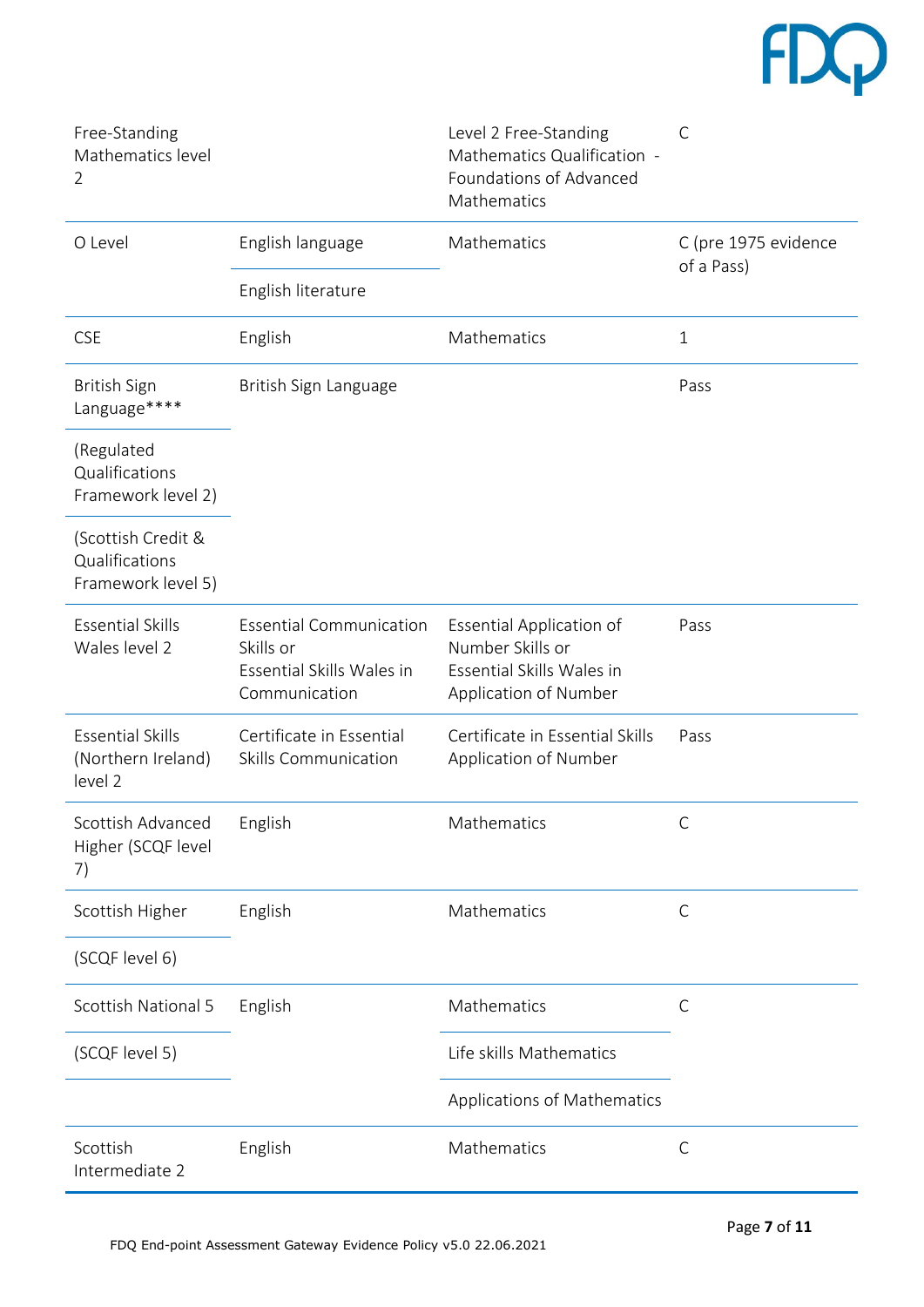# $FDQ$

(SCQF level 5)

| Scottish Standard<br>Grade Credit                                   | English                                       | Mathematics                                   | $\overline{2}$ |
|---------------------------------------------------------------------|-----------------------------------------------|-----------------------------------------------|----------------|
| (SQCF level 5)                                                      |                                               |                                               |                |
|                                                                     |                                               |                                               |                |
| <b>Scottish National</b><br>Certificate Unit                        | Communication                                 |                                               | Pass           |
| (SCQF level 6)                                                      |                                               |                                               |                |
| Scottish Core Skill<br>Unit                                         | Communication                                 | Numeracy                                      | Pass           |
| (SCQF level 5)                                                      |                                               |                                               |                |
| Scottish Workplace<br>Core Skill Unit                               | Communication                                 | Numeracy                                      | Pass           |
| (SCQF level 5)                                                      |                                               |                                               |                |
| <b>Scottish National</b><br>Unit                                    | Literacy                                      | Numeracy                                      | Pass           |
| (SCQF level 5)                                                      |                                               |                                               |                |
| Scottish Ordinary<br>Grade                                          | English                                       | Mathematics                                   | C              |
| (SCQF level 5)                                                      |                                               |                                               |                |
| <b>IBO Middle Years</b><br>Programme level<br>1/level 2 Certificate | Language and Literature                       | Mathematics                                   | Grade 3        |
|                                                                     |                                               | Mathematics - Extended                        |                |
| International<br>Baccalaureate<br>Diploma                           | Standard or Higher level<br>qualification in: | Standard or Higher level<br>qualification in: | Grade 3        |
|                                                                     | English A: Literature                         | <b>Mathematical Studies</b>                   |                |
|                                                                     | English A: Language and<br>Literature         | Mathematics                                   |                |
|                                                                     | Or English Literature and<br>Performance      | <b>Further Mathematics</b>                    |                |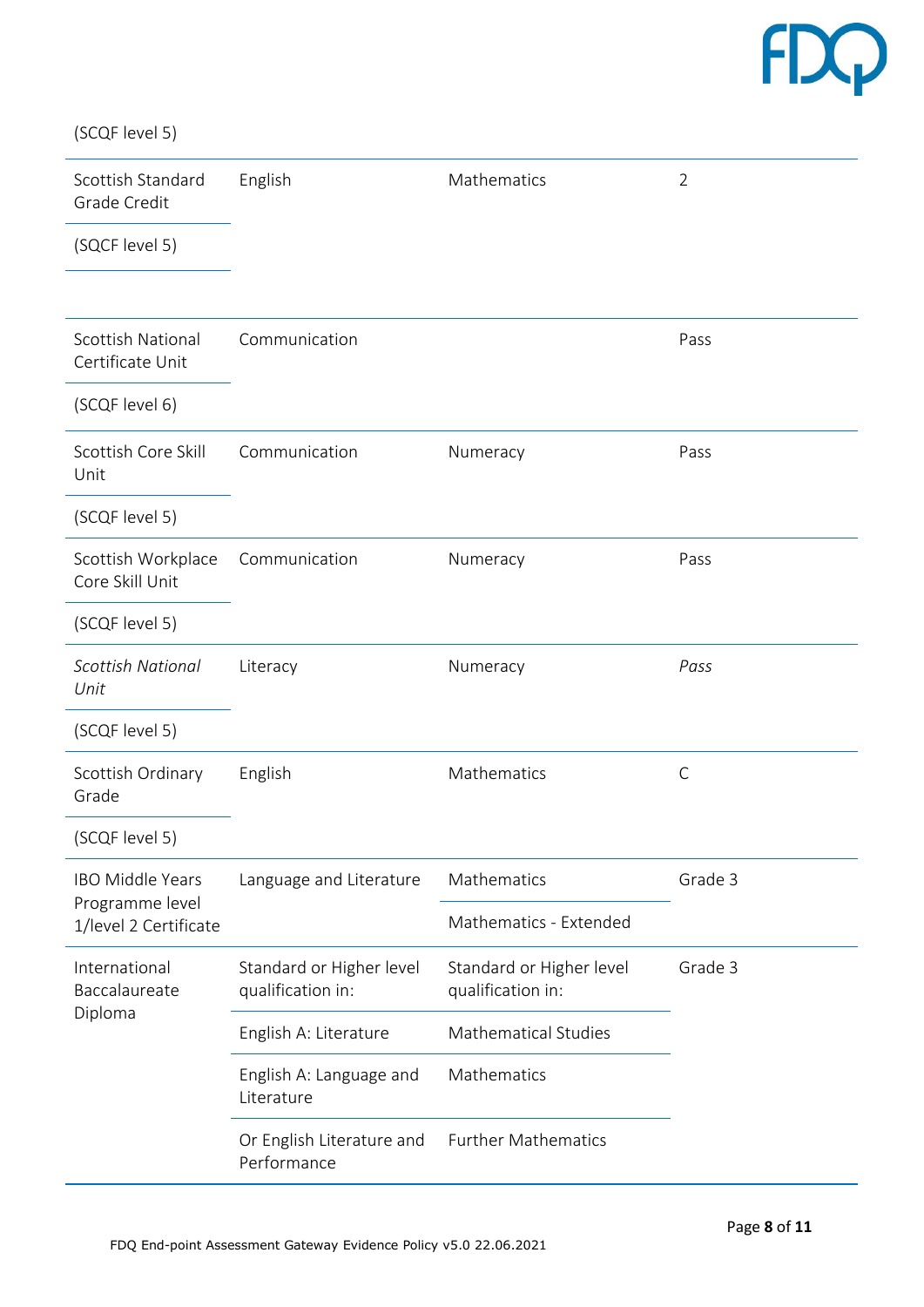# FDQ

- \* Regulated by Ofqual, CCEA and Qualifications Wales
- \*\* From 2017; where 9 to 1 grading scale is used
- \*\*\* Where included in Performance Tables
- \*\*\*\* Where British Sign Language is primary language

\*\*\*\*\* All English qualifications should refer only to those qualifications where English is the primary language, unless explicitly stated.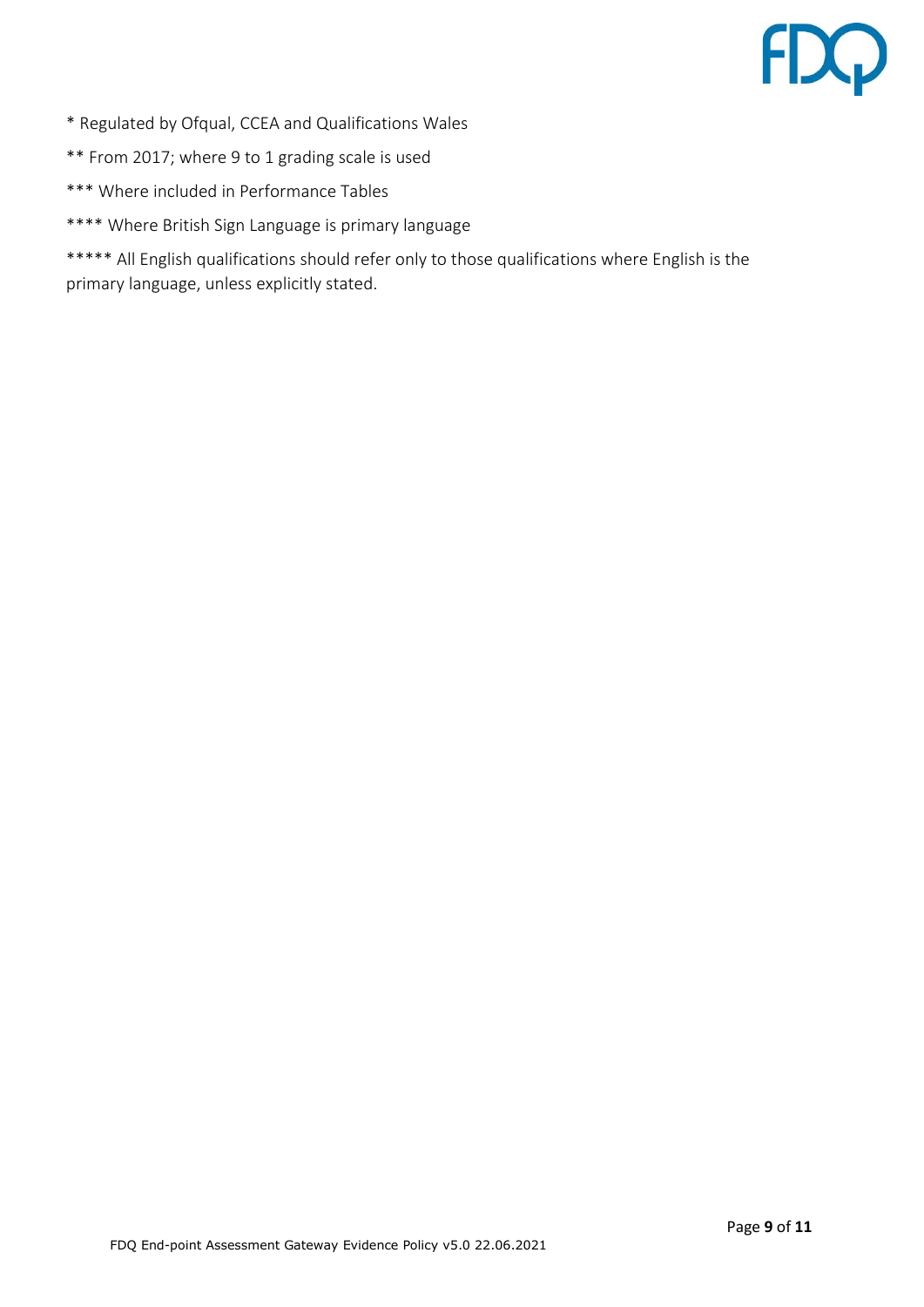

## English and Mathematics qualifications at higher levels

English and mathematics qualifications at a higher level (e.g. level four and above) will be acceptable. For Scotland this would be an English or Mathematics qualification at SCQF level 7 and above (e.g. Advanced Higher)

#### For overseas qualifications

Overseas qualifications will be acceptable where there is clear evidence, from NARIC (via a certificate/statement of comparability) that the qualification is an equivalent level to the minimum requirements for English and Mathematics and there is additional comparison information that confirm the qualification is an equivalent of GCSE English and/or Mathematics (A\* to C).

[Further information can be found on the NARIC website.](https://www.naric.org.uk/naric/)

Above table and information taken from ESFA document: *Acceptable current and prior equivalent qualifications for English and Mathematics minimum requirements in apprenticeships standards and frameworks at level 2 and above*

## Mandatory qualifications

Where an apprenticeship standard requires completion of a mandatory qualification the qualification must be regulated by Ofqual, CCEA, Qualifications Wales or Scottish Qualifications Authority or equivalent.

### Acceptable types of evidence:

In order for a learner to successfully pass through gateway, evidence of achievement of all mandated aspects of the apprenticeship must be uploaded onto FDQAwards. The table below gives guidance on the types of evidence that are deemed to be acceptable. If the type of evidence being uploaded is not named in the table below, please contact FDQ who will advise if the evidence can be accepted or not